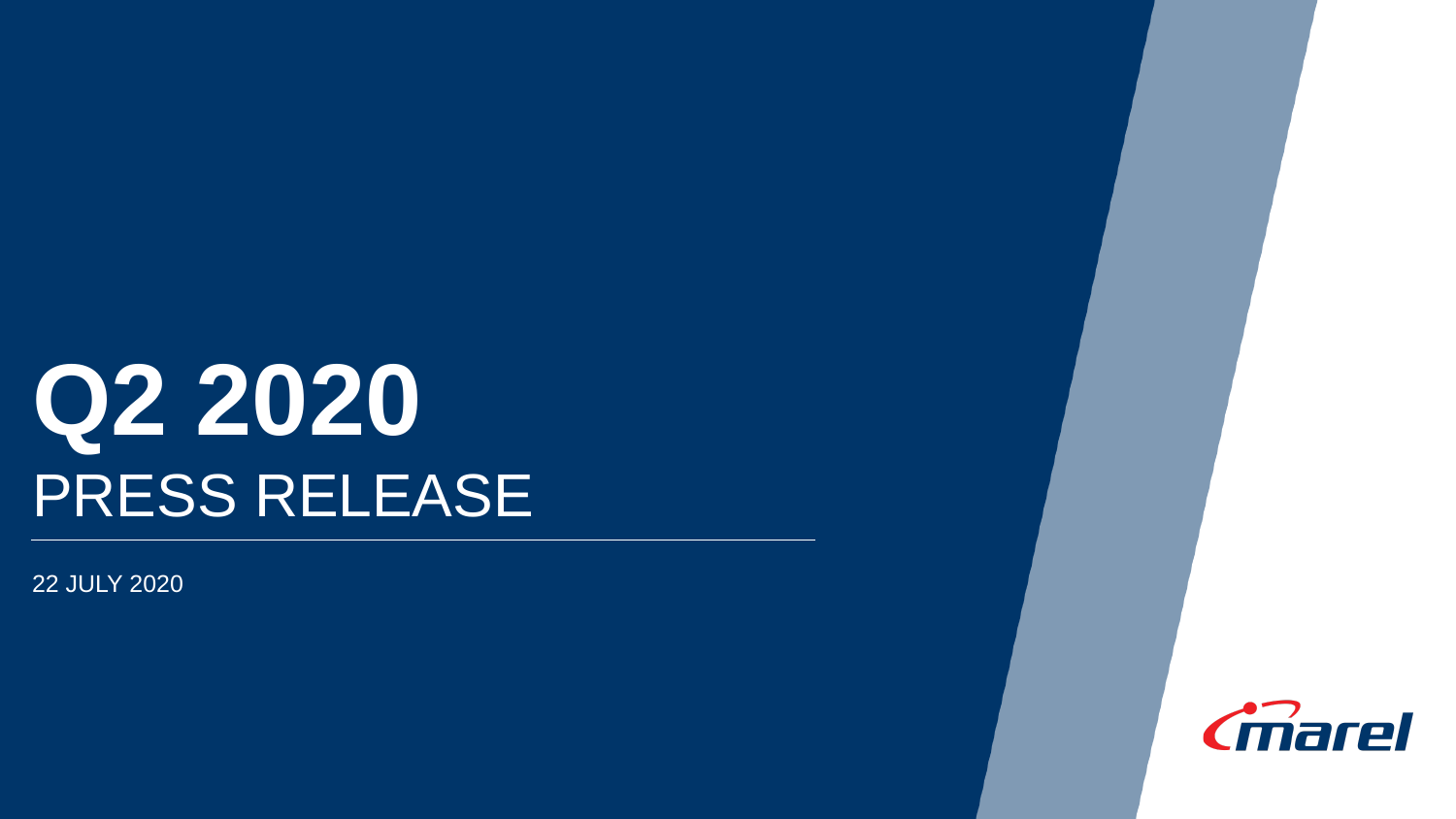

### **Q2 2020 – Robust operational performance and strong cash flow**

#### **EXECUTIVE SUMMARY**

#### **Financial highlights Q2 2020**

- Orders received were EUR 280.1m (2Q19: 311.2m).
- The order book was EUR 439.0m (1Q20: 464.6m, 2Q19: 459.4m).
- Revenues were EUR 305.7m (2Q19: 326.5m).
- EBIT\* was EUR 45.0m (2Q19: 49.6m), translating to an EBIT\* margin of 14.7% (2Q19: 15.2%).
- Non-recurring and not adjusted for cost associated with strategic streamlining in the quarter is around EUR 1m. Streamlining will come into full effect in 2021 with cost savings achieved during the quarter of EUR 2m on an annual basis.
- Net result was EUR 30.7m (2Q19: 34.3m).
- Basic earnings per share (EPS) were EUR 4.07 cents (2Q19: 5.16 cents).
- Cash flow from operating activities before interest and tax in the quarter was EUR 63.1m (2Q19: 22.3m). Free cash flow at EUR 47.6m (2Q19: -1.7m).
- Net debt/EBITDA was x0.6 at end of June (1Q20: x0.4). Targeted capital structure is x2-3 net debt/EBITDA.
- Marel repaid EUR 500m on syndicated revolving credit facility, after drawing EUR 600m in 1Q20.

#### **Financial highlights 1H 2020**

- Orders received were EUR 631.9m (1H19: 634.5m).
- Revenues were EUR 607.3m (1H19: 651.1m).
- EBIT\* was EUR 70.4m (1H19: 97.1m), translating to an EBIT\* margin of 11.6% (1H19: 14.9%).
- Non-recurring and not adjusted for cost associated with strategic streamlining in the first six months is around EUR 4m. Streamlining will come into full effect in 2021 with cost savings achieved during 1H20 of EUR 8m on an annual basis.
- Cash flow from operating activities before interest and tax was EUR 124.6m (1H19: 81.9m).

#### **Arni Oddur Thordarson, CEO**

*"The first half of 2020 has truly been a testament to the resilience of our business model and that of our team. I am proud to say that despite the many challenges encountered, our culture of excellence and decentralized leadership model have been key to maintaining our reputation as a trusted service partner to our customers. Together, our extraordinary team here at Marel, our customers and suppliers, have ensured that one of the most important value chains in the world - the food value chain - continues to run efficiently. For this, I am extremely proud and thankful to be part of this great team.*

*While ensuring the safety of our employees and our customers, we have focused on finding smarter ways to deliver solutions and services at the right quality and at the right time. Indeed, all of our factories worldwide have remained open, albeit operating at below historical and targeted utilization rates.*

*We saw improved results in the second quarter with revenues of EUR 306 million and close to 15% EBIT. Gross profits are hampered by lower volume but benefit from a good product mix and project execution. The lower gross profit is compensated by unusually low operating expenses that is both due to less travel and tradeshow activities which are replaced with remote connection and virtual show rooms. In addition, the ongoing streamlining efforts have started to count towards sustained lower cost base. Our global reach with a local presence, with over 2,500 sales and service employees in 30 countries serving customers in 140 countries, is a key differentiating factor in times like these. The proportion of recurring aftermarket revenues was around 38% in the quarter.*

*Orders received in the first half of 2020 were on par with same period last year, with record orders received in first quarter and lower in the second quarter during the peak of the pandemic. Revenues were EUR 607 million, down 7%, with an EBIT margin close to 12%. Cash flow was robust and leverage remains low at x0.6 of EBITDA. In the last six months, we have returned around EUR 94 million to shareholders in the form of dividends and share buybacks and have the financial capacity for continued investment into our platform and strategic growth.*

*Opportunities for automation and the digital transformation in the food industry are immense, and the speed of change is accelerating. Consumer behavior is changing with long-term consequences. Over past 4-6 months, we have seen a dynamic shift in demand from foodservice to groceries, with more mindful shopping, both in terms of price as well as awareness of a healthy, more sustainable diet. Rather than bulk up once a week with frozen and packaged foods, consumers are again looking for fresh and readyto-cook products. Our customers, that have the channel flexibility and processing knowhow to chase different consumer products in the market, have performed well in these turbulent times - so has Marel. While continued fluctuations in operational performance between quarters can be expected, we reiterate our mid- and long-term targets."*

#### **KEY FIGURES** (EUR m)

| <b>2Q20</b>    | 2Q19           | $\Delta$ YoY | As per financial statements                             | 6M20          | 6M19           | $\Delta$ YoY |
|----------------|----------------|--------------|---------------------------------------------------------|---------------|----------------|--------------|
| 305.7          | 326.5          | $-6.4%$      | Revenues                                                | 607.3         | 651.1          | $-6.7%$      |
| 114.2          | 130.2          |              | -12.3% Gross profit                                     | 221.5         | 255.6          | $-13.3%$     |
| 37.4%          | 39.9%          |              | Gross profit as a % of revenues                         | 36.5%         | 39.3%          |              |
| 45.0           | 49.6           |              | -9.3% Adjusted result from operations (Adjusted EBIT)   | 70.4          | 97.1           | $-27.5%$     |
| 14.7%          | 15.2%          |              | EBIT* as a % of revenues                                | 11.6%         | 14.9%          |              |
| 56.9           | 61.1           |              | -6.9% EBITDA                                            | 94.5          | 120.2          | $-21.4%$     |
| 18.6%          | 18.7%          |              | EBITDA as a % of revenues                               | 15.6%         | 18.5%          |              |
| (2.6)          | (2.7)          |              | PPA related costs                                       | (5.2)         | (5.3)          |              |
| 42.4           | 46.9           | $-9.6%$      | Result from operations (EBIT)                           | 65.2          | 91.8           | $-29.0%$     |
| 13.9%          | 14.4%          |              | EBIT as a % of revenues                                 | 10.7%         | 14.1%          |              |
| 30.7           | 34.3           | -10.5%       | Net result                                              | 44.1          | 66.5           | $-33.7%$     |
| 10.0%<br>280.1 | 10.5%<br>311.2 | $-10.0\%$    | Net result as a % of revenues<br><b>Orders Received</b> | 7.3%<br>631.9 | 10.2%<br>634.5 | $-0.4%$      |
|                |                |              | Order Book                                              | 439.0         | 459.4          | $-4.4%$      |
|                |                |              |                                                         |               |                |              |
| <b>2Q20</b>    | 2Q19           |              | Cash flows                                              | 6M20          | 6M19           |              |
|                |                |              | Cash generated from operating activities,               |               |                |              |
| 63.1           | 22.3           |              | before interest & tax                                   | 124.6         | 81.9           |              |
|                |                |              |                                                         |               |                |              |
| 53.4           | 2.2            |              | Net cash from (to) operating activities                 | 97.4          | 54.5           |              |
| (10.3)         | (9.8)          |              | Investing activities                                    | (20.8)        | (20.6)         |              |
| (584.0)        | 234.9          |              | Financing activities                                    | (222.2)       | 185.3          |              |
| (540.9)        | 227.3          |              | Net cash flow                                           | (145.6)       | 219.2          |              |
|                |                |              |                                                         | 30/06         | 31/12          |              |
|                |                |              | <b>Financial position</b>                               | 2020          | 2019           |              |
|                |                |              |                                                         |               |                |              |
|                |                |              | Net Debt (Including Lease liabilities)                  | 121.3         | 97.6           |              |
|                |                |              | Operational working capital <sup>1)</sup>               | 37.8          | 64.0           |              |
|                |                |              | <b>Key ratios</b>                                       | 6M20          | 6M19           |              |
|                |                |              |                                                         |               |                |              |
|                |                |              | Current ratio                                           | 1.2           | 1.4            |              |
|                |                |              | Quick ratio                                             | 0.8           | 1.1            |              |
|                |                |              | Return on equity <sup>2)</sup>                          | 9.5%          | 18.1%          |              |
|                |                |              | Leverage <sup>3)</sup>                                  | 0.6           | 0.6            |              |
|                |                |              | Number of outstanding shares (millions)                 | 747.9         | 759.9          |              |
|                |                |              | Market capitalization in EUR billion based on           |               |                |              |
|                |                |              | exchange rate at end of period                          | 3.5           | 3.0            |              |
|                |                |              | Basic earnings per share in EUR cents                   | 5.82          | 9.86           |              |
|                |                |              |                                                         |               |                |              |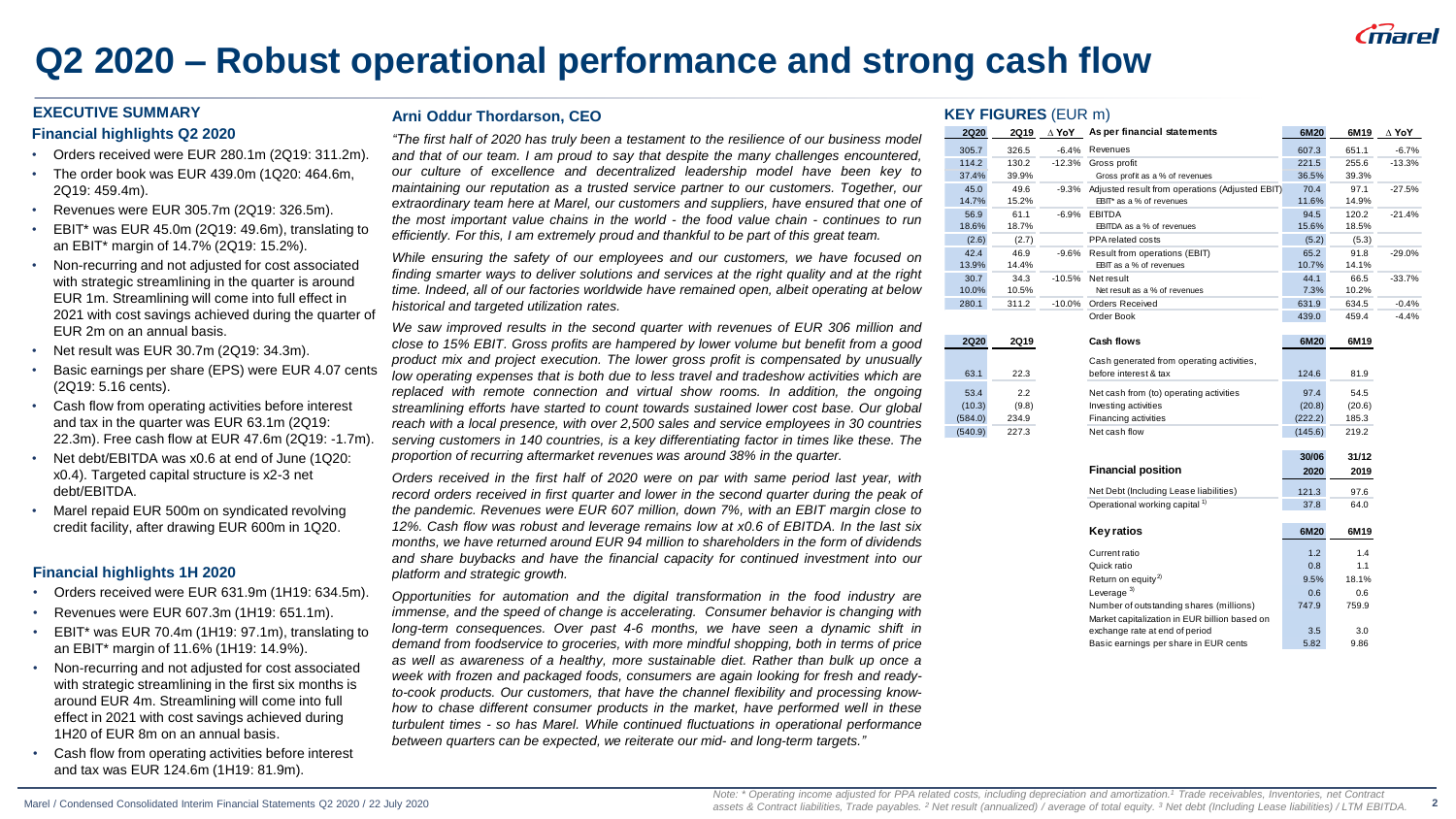

# **FINANCIAL PERFORMANCE**

#### **Orders received in 2Q20 colored by the pandemic. 1H20 on par with last year**

- Orders received in the quarter were EUR 280.1m, down by 20.4% QoQ against a record 1Q20 and down by 10.0% compared to 2Q19.
- 2Q20 reflects lower orders received during the peak of the pandemic. Orders received continue to be well balanced between large projects, standard equipment and maintenance projects.
- Rising labor costs, social distancing and increasing focus on ensuring food safety and traceability continues to drive automation within the food processing sector. Recent COVID-19 outbreaks at food processing plants have temporarily delayed investment decisions, likely accelerating the need for automation, the use of robotics, increased tracking & tracing and process control in the mid- and long-term, which Marel can support.
- Marel remains committed to its R&D investment of 6.0% of revenues to maintain its technological leadership in the industry.

#### **Healthy order book**

- The order book in the second quarter was at a level of EUR 439.0m (1Q20: 464.6m, 2Q19: 459.4m). This equals 35% of 12-month trailing revenues. The book-to-bill ratio was at 0.92 (1Q20: 1.17, 2Q19: 0.95).
- Greenfields such as large equipment orders and large projects with longer lead times constitute the vast majority of the order book while services, spares and standard equipment run faster through the system with shorter lead times.
- Overall, Marel's competitive position remains strong. Demand in the short to medium term is expected to be impacted by structural changes in consumer behavior and channel disruption from foodservice to retail and online.

#### **Resilient operations with solid recurring aftermarket revenues**

- Revenues totaled EUR 305.7m in 2Q20, up 1.4% QoQ due to good project execution and improved product mix, however down 6.4% YoY.
- Manufacturing continued at a good level with all sites open and improved utilization rate across locations, although operating below historical and targeted utilization rates.
- Aftermarket revenues, including recurring service and spare parts revenues, remained resilient in 2Q20 at around 38% of total revenues (1Q20: 41%, 2Q19: 35%) and in line with the growing installed base worldwide. Revenues from spare parts remained strong while service volumes were impacted by logistical challenges.
- The pandemic continues to accelerate Marel´s approach in providing virtual and remote support.
- Marel systematically built up its inventory to shorten lead times, be more agile, and serve customers´ needs, keeping the food value chain running.

#### **Good project execution and streamlining result in an EBIT\* of 14.7%**

- Gross profit margin improved to 37.4% in the quarter (1Q20: 35.6%, 2Q19: 39.9%). Gross profit was EUR 114.2m in the quarter, up 6.4% QoQ and down 12.3% YoY.
- Operating expenses in the quarter were lower reflecting less travel due to the pandemic and trade shows being converted into virtual live events, alongside ongoing streamlining efforts announced earlier in the year. In 2Q20 Marel took actions that will deliver EUR 2m in annualized savings with around EUR 1m in nonrecurring cost.
- EBIT\* margin was at 14.7% (1Q20: 8.4%, 2Q19: 15.2%).
- Net result was EUR 30.7m, up 129% QoQ and down 10.5% YoY.
- Basic EPS improved QoQ to EUR 4.07 cents (1Q20: 1.76 cents, 2Q19: 5.16 cents).





#### **REVENUES AND EBIT\*** EUR m, %



Revenues **- Adjusted EBIT** %

#### **REVENUES BY INDUSTRY**

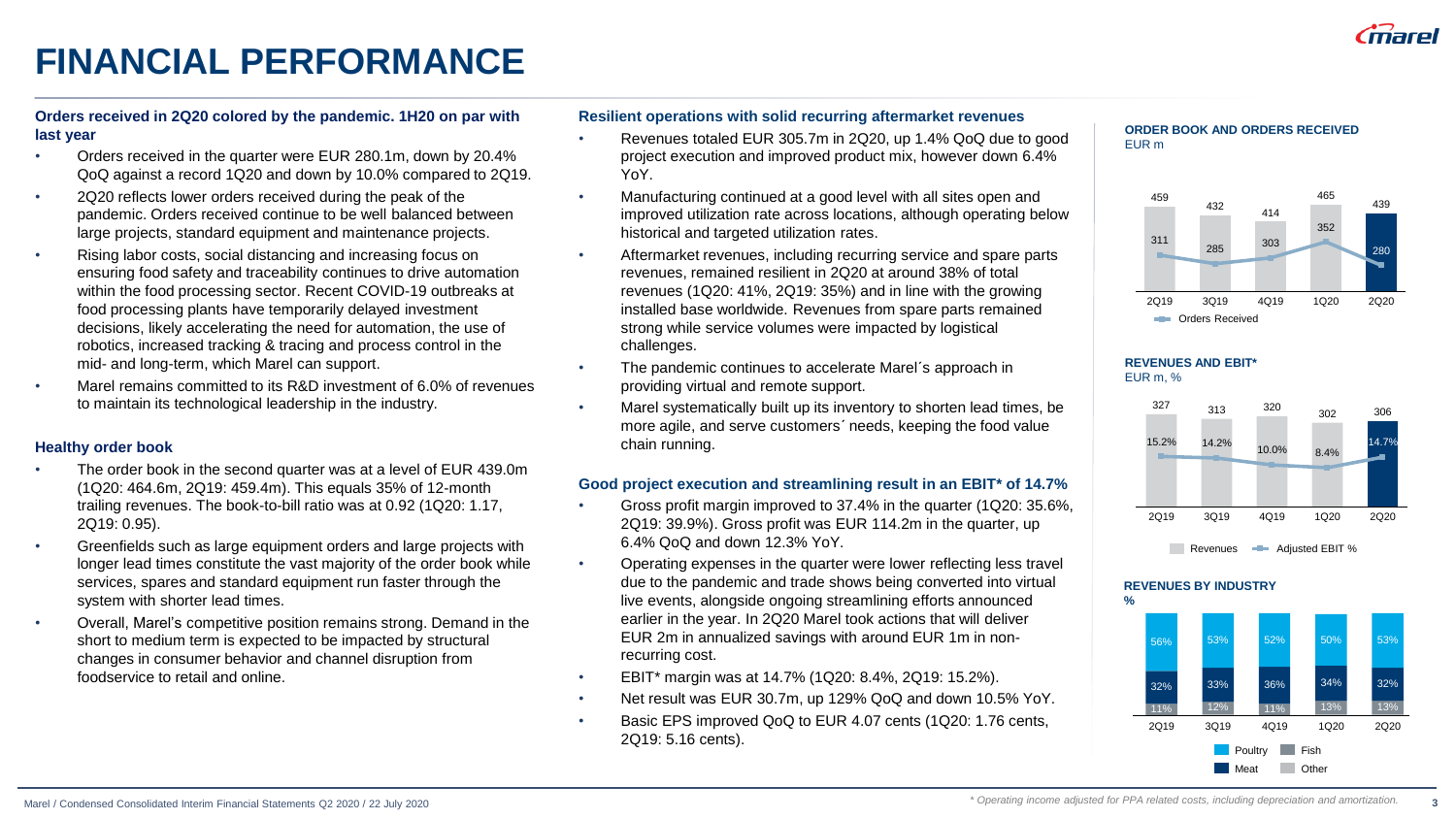

## **FINANCIAL PERFORMANCE**

#### **Strong cash flow generation**

- Cash flow is very strong in the quarter, as inventory buildup is offset by improved trade receivable and payables positions.
- Operational cash flow was EUR 63.1m (2Q19: 22.3m) and free cash flow at EUR 47.6m (2Q19: -1.7m), a considerable improvement QoQ and YoY.
- Inventories continued to increase to EUR 182.9m (2Q19: 165.3m) to meet customer demand for critical spare parts and to ensure timely delivery.
- Tax payments for 2Q20 were EUR 6.9m (2Q19: 16.0m).
- Cash flow from investment activities of EUR 10.3m (2Q19: 9.8m).
- On 19 June 2020, Marel successfully completed the additional investment in the Canadian software company Worximity Technology, bringing Marel´s total ownership from 14.3% to 25.0%. The investment is fully in line with the share purchase agreement signed one year ago.

#### **Strong financial position with leverage at 0.6x and EUR 500m repayment of syndicated revolving credit facility**

- In 2Q20 Marel repaid EUR 500m of the syndicated revolving credit facility, after drawing EUR 600m in 1Q20. The initial drawdown was a precautionary measure to increase Marel´s flexibility and ability to react to unforeseen future business needs due to the pandemic.
- As a result of the repayment, the net cash position was lowered to EUR 153.4m (2Q19: 276.7m). Marel has secured liquidity of EUR 718.9m at quarter-end and fully committed funding in place until 2025.
- Leverage was at 0.6x at the end of 2Q20 (1Q20: 0.4x) which is well below the targeted capital structure (2-3x Net debt/EBITDA).
- Marel continues to have a strong financial position for continued investment in the platform and to facilitate future strategic moves in line with the company´s growth strategy.

#### **Disciplined capital allocation**

- The 2020 AGM approved a dividend of EUR 43.9m for the operational year 2019, equivalent to 40% of net result in 2019, of which EUR 38.1m was paid in 2Q20 and withholding tax of EUR 5.8m will be paid in 3Q20.
- Marel discontinued its share buyback program on 10 June 2020. Marel has purchased shares for EUR 55.9m (14.3m shares) under the share buyback program, of which EUR 41.4m (9.9m shares) in 2Q20.

#### **Update on COVID-19 – finding smarter ways of working**

- Marel is a critical infrastructure company in the food industry. Earlier in the year Marel´s manufacturing sites were re-organized to ensure business continuity and safety for both customers and employees.
- Marel has a global manufacturing footprint whereby all manufacturing sites have remained open, although operating at below historical and targeted utilization rates.
- Marel's co-location strategy means that every product has a mother site and a large part of our standard equipment can be manufactured in more than one site, increasing flexibility in production and reducing supply chain risk.
- Delivery performance for spare parts and equipment at good levels, supported by ramp up of inventories.
- Marel sales and service engineers reside in more than 30 countries ensuring resilience in the aftermarket business, despite a challenging environment.
- The experience during the pandemic has confirmed that a strong local presence is the right way forward. Marel´s customers operate all over the world, 24 hours a day - and so does Marel.
- Good customer engagement via Marel Live events and virtual equipment demonstrations.
- Mid- and long-term growth targets reiterated.



### **LEVERAGE**



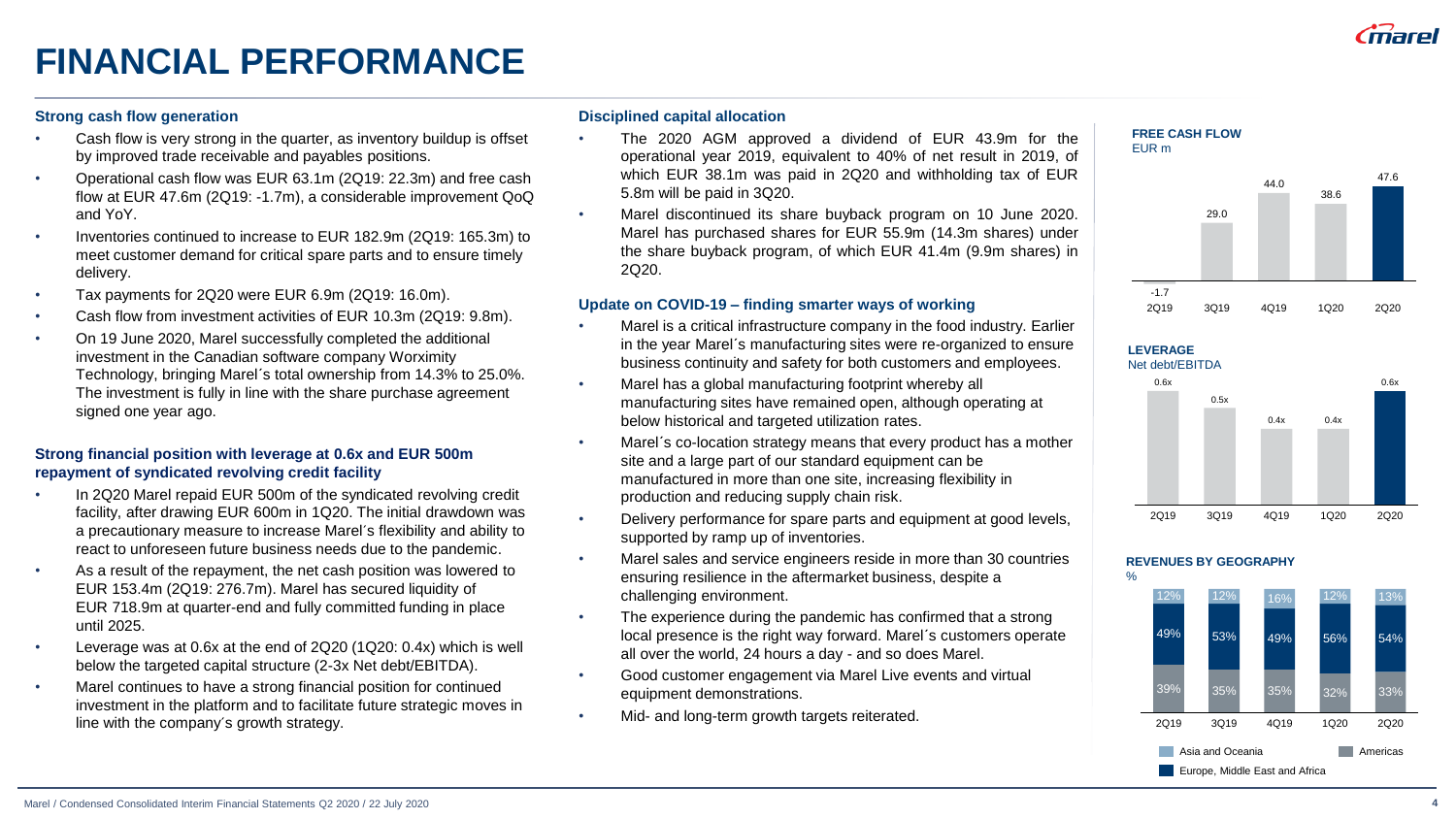### **INDUSTRY PERFORMANCE**

#### **MAREL POULTRY MAREL MEAT MAREL FISH**



| <b>2Q20</b> | <b>2Q19</b> | Change   |                         | 6M20  | 6M19  | Change   |
|-------------|-------------|----------|-------------------------|-------|-------|----------|
| 161.5       | 182.5       | $-11.5%$ | Revenues                | 312.6 | 356.5 | $-12.3%$ |
| 32.0        | 36.8        | -13.0%   | <b>FRIT</b>             | 50.2  | 67.4  | $-25.5%$ |
| 19.8%       | 20.2%       |          | EBIT as a % of revenues | 16.1% | 18.9% |          |

- Marel Poultry's competitive position remains strong on the back of its established full-line product range, including standard equipment and modules, and service and spare parts revenue from its large installed base worldwide.
- Revenues for Marel Poultry in 2Q20 were EUR 161.5m, down 11.5% YoY (2Q19: 182.5m). EBIT was EUR 32.0m (2Q19: 36.8m) and the EBIT margin was 19.8% (2Q19: 20.2%).
- Considerable EBIT margin improvement QoQ driven by favorable product mix and revenues from short cycle, high gross margin standard equipment orders that were disclosed earlier in the year.
- Poultry has proven the most resilient during the pandemic due to its convenience, affordability and ability to adapt to supply relatively quickly. However there is increased volatility due to implemented COVID-19 measures around the world, impact on consumer demand from the African Swine Fever (ASF) as well as potential geopolitical tensions that could create more fluctuations between quarters.



| <b>2Q20</b> | <b>2Q19</b> | Change          |                          | 6M20  | 6M19  | Change  |
|-------------|-------------|-----------------|--------------------------|-------|-------|---------|
| 97.4        | 104.1       |                 | -6.4% Revenues           | 201.0 | 204.9 | $-1.9%$ |
| 8.6         | 11.7        | $-26.5\%$ EBIT* |                          | 13.2  | 24.4  | -45.9%  |
| 8.8%        | 11.2%       |                 | EBIT* as a % of revenues | 6.6%  | 11.9% |         |

- Marel Meat is a full-line supplier to the meat processing industry following the acquisition of MPS, with further bolt-on capabilities added with the acquisitions of Sulmaq, MAJA and Cedar Creek Company.
- Revenues for Marel Meat in 2Q20 were EUR 97.4m, down 6.4% YoY (2Q19: EUR 104.1m). EBIT\* was EUR 8.6m (2Q19: 11.7m) and the EBIT\* margin was 8.8% (2Q19: 11.2%).
- Operational results have improved QoQ as 1Q20 was highly affected by the pandemic and utilization at Marel´s manufacturing sites showed gradual improvements throughout the quarter.
- Orders received in meat were soft in 2Q20, while the pipeline is starting to build up again with customers asking for more automation and agility.
- The meat industry, particularly beef, continues to be impacted by COVID-19 as foodservice demand has shifted to increased retail ready processing solutions. Production, consumption and trade of pork negatively impacted by the pandemic and ASF.
- Further cross- and upselling of secondary and prepared foods solutions as well as modularization is a top priority. Management continues to target medium and long-term EBIT\* margin expansion for Marel Meat.

9.5% **53% of total revenues and 19.8% EBIT margin in 2Q20. 32% of total revenues and 8.8% EBIT\* margin in 2Q20. 13% of total revenues and 9.5% EBIT margin in 2Q20.** 



| <b>2Q20</b> | <b>2Q19</b> | Change |                         | 6M20 | 6M19 | Change |
|-------------|-------------|--------|-------------------------|------|------|--------|
| 41.0        | 35.2        | 16.5%  | Revenues                | 80.4 | 75.8 | 6.1%   |
| 3.9         | 0.8         | 387.5% | <b>EBIT</b>             | 5.6  | 3.8  | 47.4%  |
| 9.5%        | 2.3%        |        | EBIT as a % of revenues | 7.0% | 5.0% |        |
|             |             |        |                         |      |      |        |

- Marel Fish predominantly consists of sales of solutions into salmon, wild whitefish and farmed whitefish.
- Revenues for Marel Fish in 2Q20 were EUR 41.0m, 16.5% up YoY (2Q19: 35.2m) supported by higher volume. EBIT was EUR 3.9m (2Q19: 0.8m) and the EBIT margin was 9.5% (2Q19: 2.3%).
- With the acquisition of Curio in 4Q19, Marel is a step closer to becoming a full-line provider to the global whitefish industry. Curio has strengthened Marel´s product offering. In 2Q20 Curio secured an order to cover the primary processing equipment for the renewed Brim whitefish processing plant in Iceland. Curio is accounted for as an investment in associates and therefore not part of Marel Fish's results.
- Fish processors have responded to the increased sales of readyto-cook products, as sales have shifted from foodservice to retail and online. This results in a need to update and advance customers factories to increase bone-free and consumer ready products.
- Management continues to target medium and long-term EBIT margin expansion for Marel Fish, although there can be fluctuations between quarters.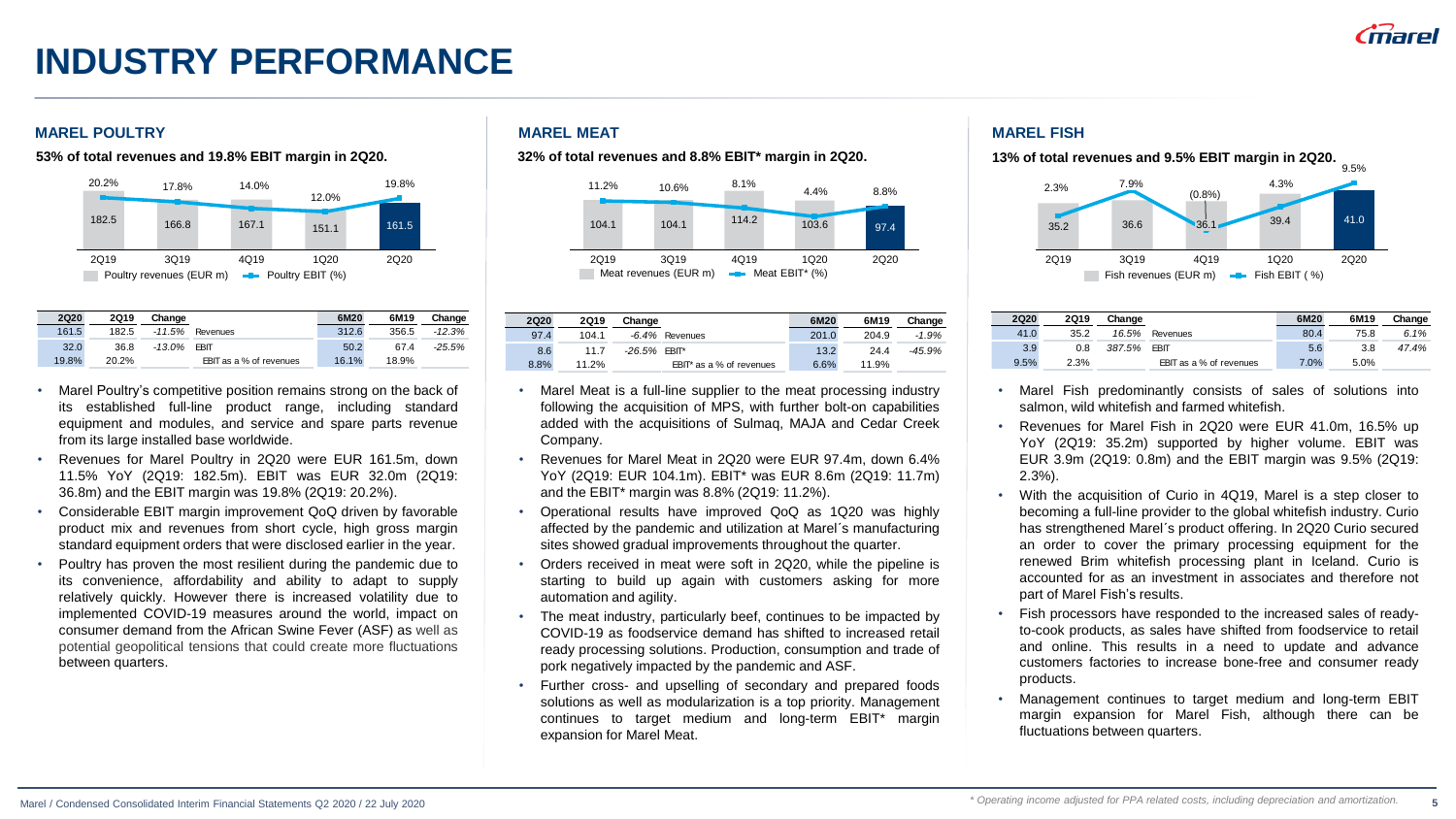**6**

## **INTERIM KEY FIGURES & OUTLOOK**







### **Outlook**

- Market conditions have been challenging due to geopolitical uncertainty and the current COVID-19 pandemic. Marel enjoys a balanced exposure to global economies and local markets through its global reach, innovative product portfolio and diversified business mix. At the moment it is not known what the full economic impact of COVID-19 will have on Marel.
- Marel is committed to achieve its mid- and long-term growth targets. Our strategic mid-term targets are to achieve gross profit around 40%, SG&A of around 18% and Innovation at the 6% strategic level by year-end 2023.
- In the period 2017-2026, Marel is targeting 12% average annual revenue growth through market penetration and innovation, complemented by strategic partnerships and acquisitions.
	- Marel's management expects 4-6% average annual market growth in the long term. Marel aims to grow organically faster than the market, driven by innovation and growing market penetration.
	- Maintaining solid operational performance and strong cash flow is expected to support 5-7% revenues growth on average by acquisition.
	- Marel's management expects basic EPS to grow faster than revenues.
- Growth is not expected to be linear but based on opportunities and economic fluctuations. Operational results may vary from quarter to quarter due to general economic developments, fluctuations in orders received and timing of deliveries of larger systems.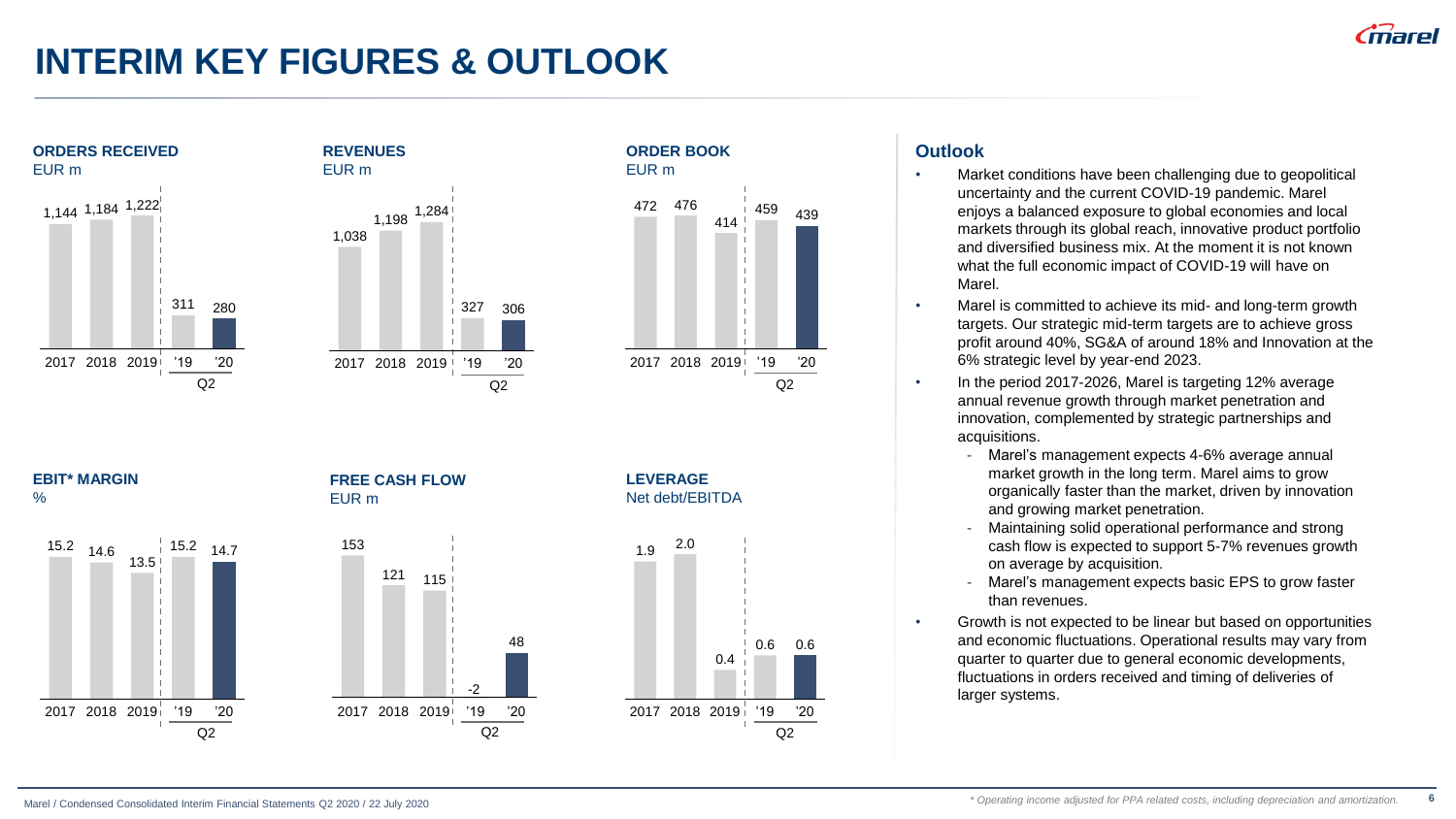## **INVESTOR RELATIONS**

#### **Virtual investor meeting and live webcast/conference call 23 July 2020**

On Thursday 23 July 2020, at 8:30 am GMT (10:30 am CET), Marel will host a virtual investor meeting where CEO Arni Oddur Thordarson and CFO Linda Jonsdottir will give an overview of the financial results and operational highlights in the second quarter.

The virtual meeting will be webcast live on [www.marel.com/webcast](http://www.marel.com/webcast) and a recording will be available after the meeting on marel.com/ir.

Members of the investment community can join the conference call at: IS: 800 7520 NL: +31 10 712 9163 UK: +44 333 300 9261 US: +1 833 526 8381

#### **UPCOMING VIRTUAL INVESTOR EVENTS**

- ING Benelux Conference London, 2 September
- Kepler Cheuvreux Autumn Conference Paris, 8 September

#### **UPCOMING MAREL LIVE VIRTUAL EVENTS**

- Ins and outs of inventory, 26 August 2020
- Case ready Steak cut & pack, 22 September
- Case ready Hamburger preparation and forming, 23 September
- Software Knowhow 6 October
- Whitefish Showhow 21 October

For the latest schedule please visit [www.marel.com/events](http://www.marel.com/events)

#### **DISCLAIMERS**

#### **Forward-looking statements**

Statements in this press release that are not based on historical facts are forward-looking statements. Although such statements are based on management's current estimates and expectations, forward-looking statements are inherently uncertain. We therefore caution the reader that there are a variety of factors that could cause business conditions and results to differ materially from what is contained in our forwardlooking statements, and that we do not undertake to update any forward-looking statements. All forward-looking statements are qualified in their entirety by this cautionary statement.

#### **Market share data**

Statements regarding market share, including those regarding Marel's competitive position, are based on outside sources such as research institutes, industry and dealer panels in combination with management estimates. Where information is not yet available to Marel, those statements may also be based on estimates and projections prepared by outside sources or management. Rankings are based on sales unless otherwise stated.

#### **FINANCIAL CALENDAR**

- Marel will publish its financial results according to the below financial calendar:
- Q3 2020 20 October 2020
- Q4 2020 3 February 2021
- Financial results will be disclosed and published after market closing of both Nasdaq Iceland and Euronext Amsterdam.

#### **CONTACT US**

**Tinna Molphy** Director of Investor Relations

**Vicki Preibisch** Investor Relations

**Marinó Thór Jakobsson** Investor Relations

[IR@marel.com](mailto:IR@marel.com) Tel: (+354) 563 8001.